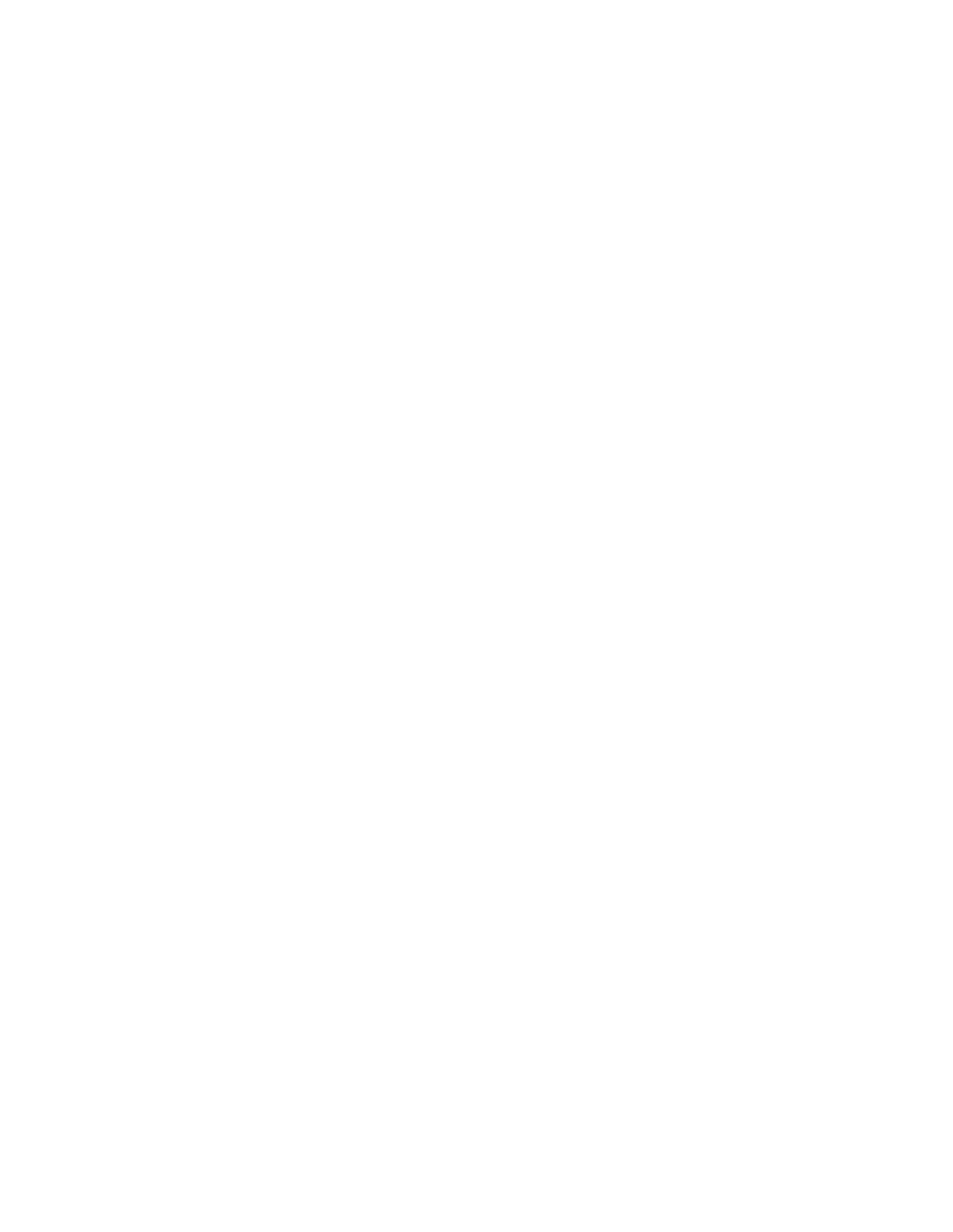## **APPENDIX C Supporting Documents and Technical Reports (Incorporated by Reference)**

The following supporting documents and technical reports are incorporated by reference in the Final Environmental Impact Statement (EIS). All documents are available with the Final EIS at www.swlrt.org, unless otherwise noted. A hard copy of each document listed below can also be viewed at the Southwest Light Rail Transit (LRT) Project Office located at 6465 Wayzata Boulevard., Suite 5000, St. Louis Park, MN 55426. 

- 1. Hennepin County Regional Railroad Authority (HCRRA). 2003. *Southwest Rail Transit Study*. Available at: http://old.swlrtcommunityworks.org/technical-documents/cat\_view/57-archive/60-railfeasibility-study.html. The purpose of this report was to determine if rail transit should be part of the transportation strategy for the southwest metropolitan area. The report recommended further study on four LRT alternatives.
- 2. Hennepin County Regional Railroad Authority (HCRRA). 2007. *Southwest Transitway Alternatives Analysis Final Report*. Available at: http://old.swlrtcommunityworks.org/technical‐ documents/cat\_view/57-archive/4-alternatives-analysis.html. This report identifies and compares the benefits, costs, and impacts of a range of transit options for the Southwest Corridor. Alternatives identified as most likely to meet Project goals were recommended for further evaluation in future steps of the Project Development process.
- 3. Hennepin County Regional Railroad Authority (HCRRA). 2008. *Coordination Plan for the Preparation of the Southwest Transitway Draft Environmental Impact Statement.* This plan provides coordination practices and procedures in support of the Draft EIS process to comply with various federal and state environmental regulations (updated in 2014).
- 4. Hennepin County Regional Railroad Authority (HCRRA). 2009/2012. *Southwest Transitway Scoping Summary Report*. Available at: http://www.metrocouncil.org/Transportation/Projects/Current-Projects/Southwest-LRT/Environmental/Scoping.aspx. This report summarizes the results of the Draft EIS scoping process. The scoping process obtained public input on the Project purpose and need, identified potential options to address the purpose and need, and identified environmental issues associated with the proposed project to analyze in the Draft EIS. On September 25, 2012, the HCRRA amended the Southwest Transitway Scoping Summary Report (which serves as the Scoping Decision Document under Minnesota Environmental Policy Act [MEPA]) to include the impacts of relocating freight rail for the four build alternatives and including a co-location alternative where freight rail, light rail, and the commuter bike trail collocate, share a common corridor, between Louisiana Avenue and Penn Avenue. The amendment was authorized with approval of Board Action Request 12-HCRRA-0049 (see http://board.co.hennepin.mn.us/sirepub/cache/246/juuhuxgpx4u3its4qkpavjss/ 20603007282015012432598.PDF). Notice of the amendment to the scoping report was issued in the Environmental Quality Board Monitor on October 15, 2012.
- 5. Hennepin County Regional Railroad Authority (HCRRA). 2012. *Southwest Transitway Draft Environmental Impact Statement*. October 2012. Available at: http://www.metrocouncil.com/Transportation/Projects/Current-Projects/Southwest-LRT/Environmental/DEIS.aspx. The Draft EIS describes and discusses the purpose and need for the project, alternatives considered, impacts to those alternatives, and agencies and persons consulted. The Draft EIS also includes the Draft Section  $4(f)$  Evaluation and identifies potential effects that the alternatives could have on Section 106 historic resources.
- 6. Metropolitan Council (Council). 2013. *Southwest Light Rail Transit Operations and Maintenance Facility Basis of Design Report.* Available at: http://metrocouncil.org/METC/files/44/44a219c7‐244c‐ 42ab-b9fb-000403597551.pdf. This report documents the methodology used in defining the functional and operating requirements for the proposed operations and maintenance facility to store, service, and maintain the light rail vehicles.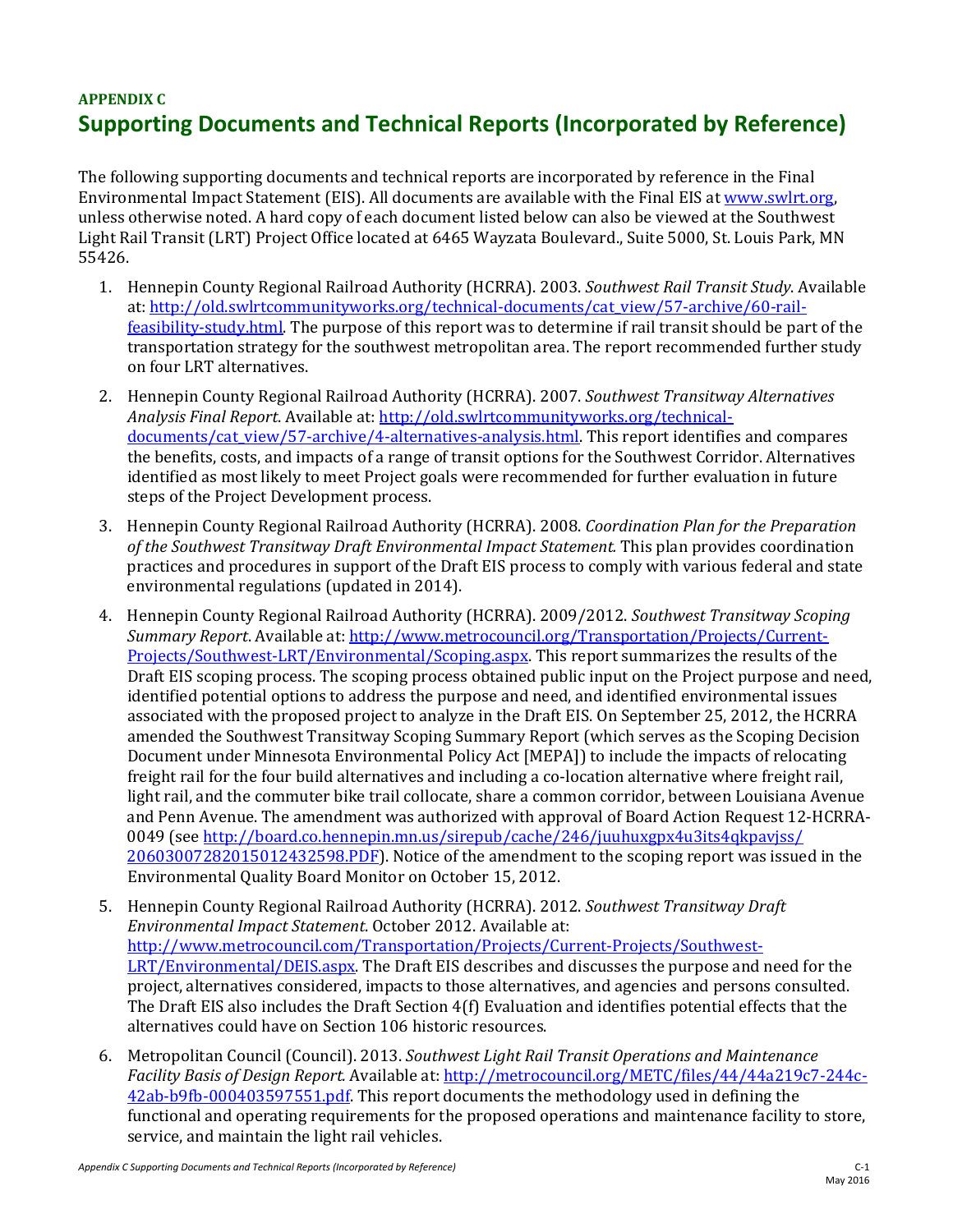- 7. Metropolitan Council (Council). 2014a. *Kenilworth Corridor Vegetation Inventory*. This report provides a vegetation inventory in the Kenilworth corridor to inform potential future landscaping design.
- 8. Metropolitan Council (Council). 2014b. *Opus Hill Tree Survey*. This document provides a summary of the tree survey and impacts in the City of Minnetonka Opus Hill Woodland Preservation Area.
- 9. Metropolitan Council (Council). 2014c. *SWLRT West Construction Impacts Summary.* This report provides a list of construction activities and potential impacts in the western portion of the Project as well as a list of mitigation measures to be implemented during construction.
- *Agency Coordination Plan for the Southwest LRT (Green Line Extension) Project*. This plan is an update 10. Metropolitan Council (Council) and Federal Transit Administration (FTA) (Council and FTA). 2014d. to the Agency Coordination Plan completed for the Draft EIS to reflect current coordination practices and procedures. The plan provides the structure for coordination among FTA, Metropolitan Council, participating agencies, and the public during the Supplemental Draft EIS and Final EIS processes to comply with various federal and state environmental regulations.
- 11. Metropolitan Council (Council). 2015a. *Communications and Public Involvement Plan (CPIP*). This plan identifies key business and community groups within the Southwest LRT Corridor and strategies to maximize opportunities for public involvement and communication during the design and construction process of the Southwest LRT Project.
- 12. Metropolitan Council (Council). 2015b. *(PEC)-East Traffic Technical Memorandum and Update 1*. This report provides the methodology, assumptions and results of the traffic analysis used to define the scope of the project improvements and evaluate potential traffic impacts of the Project. The study area includes all intersections and at-grade crossings from east of 11th Avenue in Hopkins to the Target Field Station in Minneapolis. *Update 1* (August 6, 2015) was prepared in response to the design adjustments approved by the Council. The traffic analysis was updated for areas affected by the adjustments: Blake Station, Louisiana Station, and Beltline Station.
- 13. Metropolitan Council (Council). 2015c. *(PEC*)-West Traffic Technical Memorandum. This report provides the methodology, assumptions, and results of the traffic analysis used to define the scope of the project improvements and evaluate potential traffic impacts of the Project. The study area includes all intersections and at-grade crossings from SouthWest Station in Eden Prairie to east of 11th Avenue in Hopkins.
- 14. Metropolitan Council (Council). 2015d. *Air Quality and Greenhouse Gases Analysis Methodology and Results Technical Memorandum*. This technical memorandum discusses the methodologies used to evaluate the air quality and greenhouse gas impacts of the Southwest LRT Project.
- 15. Metropolitan Council (Council). 2015e. *Bus Transit Operations Plan (Technical Memorandum).* Prepared by the Metropolitan Council through its Metro Transit Department of Service Development Route and Systems Planning. This report documents the existing bus transit service in the Southwest corridor and the No Build and Build Alternative transit service plans for the Southwest LRT Project.
- 16. Metropolitan Council (Council). 2015f. *Cultural Resources Evaluation Supporting Documentation Technical Memorandum.* This memorandum summarizes and documents the technical reports used to evaluate and determine the eligibility of archaeology and architecture/history resources within the areas of potential effect.
- 17. Metropolitan Council (Council). 2015g. Southwest LRT Geology and Groundwater Evaluation  *Supporting Documentation Technical Memorandum.* This memorandum summarizes and documents the technical reports used to evaluate geologic and groundwater conditions.
- 18. Metropolitan Council (Council). 2015h. *Guide to the Supplemental Draft EIS*. This guide highlights key have generated the most interest among residents of the Twin Cities region. changes to the Project since the publication of the Draft EIS and focuses on the potential impacts that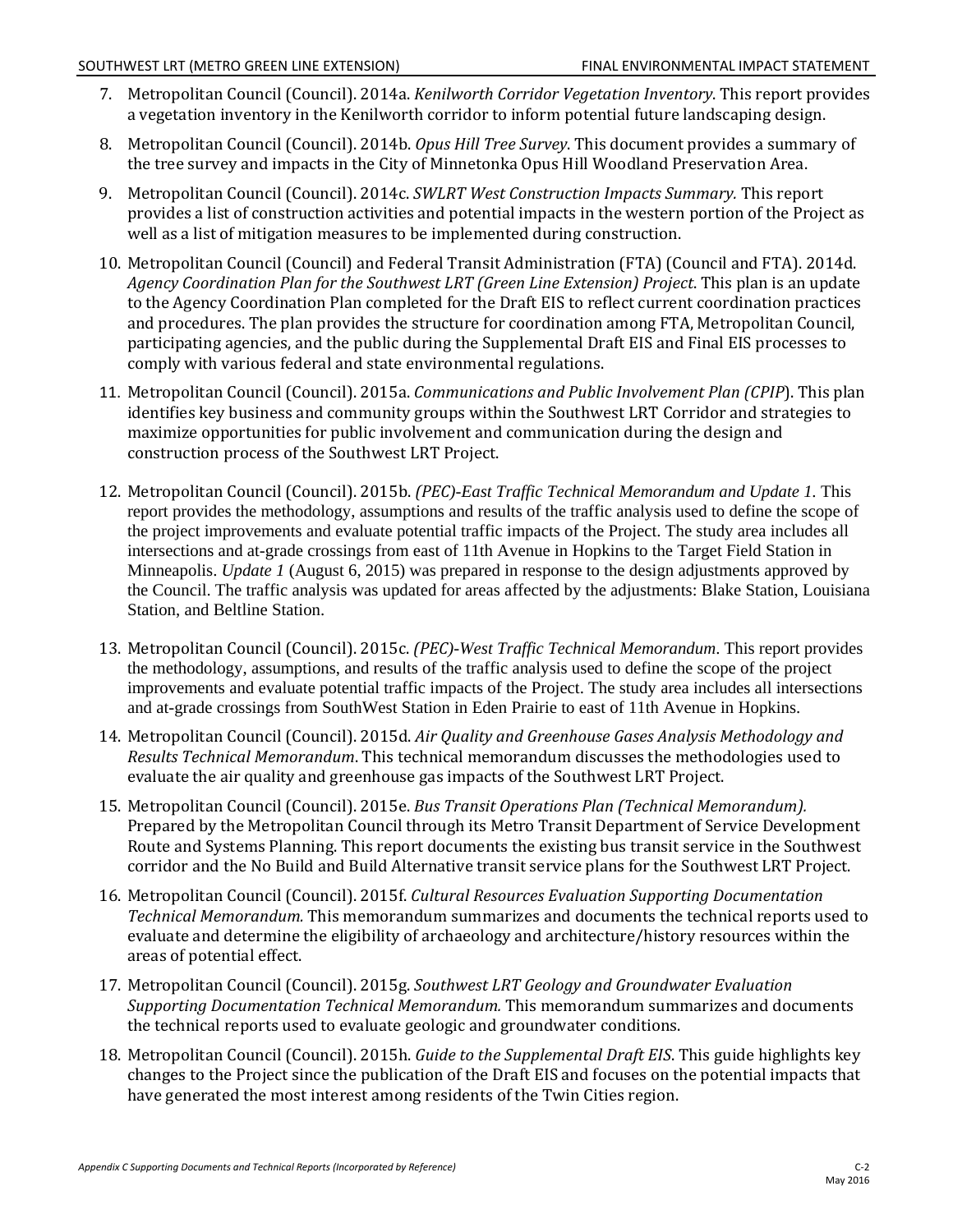- 19. Metropolitan Council (Council). 2015i. *Southwest LRT Acquisitions Technical Report.* This report identifies the location, size, and number of parcels, and the type of property that may be acquired and/or displaced to accommodate the Southwest LRT Project.
- 20. Metropolitan Council (Council). 2015j. *Southwest Light Rail Transit (METRO Green Line Extension) Supplemental Draft Environmental Impact Statement*. May 2015. Available at: http://www.metrocouncil.org/swlrt/sdeis. The Supplemental Draft EIS augments the information and analyses provided in the Draft EIS, focusing on changes that may result in significant adverse environmental impacts of the proposed project. The document includes the Purpose and Need Statement and provides a description of the process and analyses used to identify adjustments to the Locally Preferred Alternative. The document also includes preliminary findings of effect on Section 106 historic resources and a Draft Section 4(f) Evaluation Update, which includes preliminary Section 4(f) determinations of use, *de minimis* use, and temporary occupancies.
- 21. Metropolitan Council (Council). 2015k. *Southwest LRT EMI/EMF and Utility Impacts Supporting Information*. This report identifies the potential EMI-sensitive receptors of electromagnetic field/electromagnetic interference (EMF/EMI) and provides information about methods used for evaluation. This report also summarizes the underground and aboveground utilities that could be affected by the construction the Southwest LRT Project based on the review of major public and private utilities within or adjacent to the limits of disturbance, including water mains, sanitary sewer lines, sanitary force mains, storm sewer lines, electrical transmission lines (above and below ground), gas-main substations, gas lines, and communication infrastructure.
- 22. Metropolitan Council (Council). 2015l. *Surface Water Resources Evaluation Supporting Documentation Technical Memorandum*. This technical memorandum summarizes and documents the technical reports that were used to evaluate water resources for the Southwest LRT Project.
- 23. Metropolitan Council (Council). 2015m. *Draft Travel Demand Methodology & Forecast: Revision 4*. February 2016. This document summarizes the forecasting efforts for the Southwest LRT Project, including the travel demand model methodology, validation of the travel demand model, and alternatives and ridership estimates.
- 24. Metropolitan Council (Council). 2015n. *Visual Quality Guidelines for Key Structures.* This document provides visual design guidelines for key structures throughout the proposed light rail alignment, focusing on bridges and retaining walls and reflecting various coordination efforts with effected local jurisdictions.
- 25. Metropolitan Council (Council). 2015o. *Southwest LRT Project Identification of Grant‐Funded Parks and Natural Areas Technical Memorandum.* This technical memorandum documents the analysis of the proximity of Section 6(f) properties to the Southwest Light Rail Transit Project.
- 26. Metropolitan Council (Council). 2015p. *Southwest LRT Community Events, Meetings, and Presentations Summary Report.* This report includes a summary of all of the community events, meetings, and presentations conducted for the Southwest Light Rail Transit (LRT) Project from 2013 through March 2016. This includes dates, locations, a summary of participants, and topics discussed.
- 27. Metropolitan Council (Council). 2015q. *Southwest LRT Habitat Analysis*. Spatial data was analyzed to assess the existing land cover within the vicinity of the proposed Southwest LRT Project in order to quantify and evaluate the existing habitat that is present within a defined habitat study area.
- 28. Metropolitan Council (Council). 2015r. *Southwest LRT Migratory Bird Analysis*. The analysis involved a review of the regulatory status of the bird species that have been observed in Hennepin County.
- 29. Metropolitan Council (Council). 2015s. *Hazardous and Contaminated Materials Evaluation Supporting Documentation Technical Memorandum*. This technical memorandum summarizes and documents the technical reports (Phase I and Phase II Environmental Site Assessments) that were used to identify and evaluate locations of areas with soil and groundwater contamination.